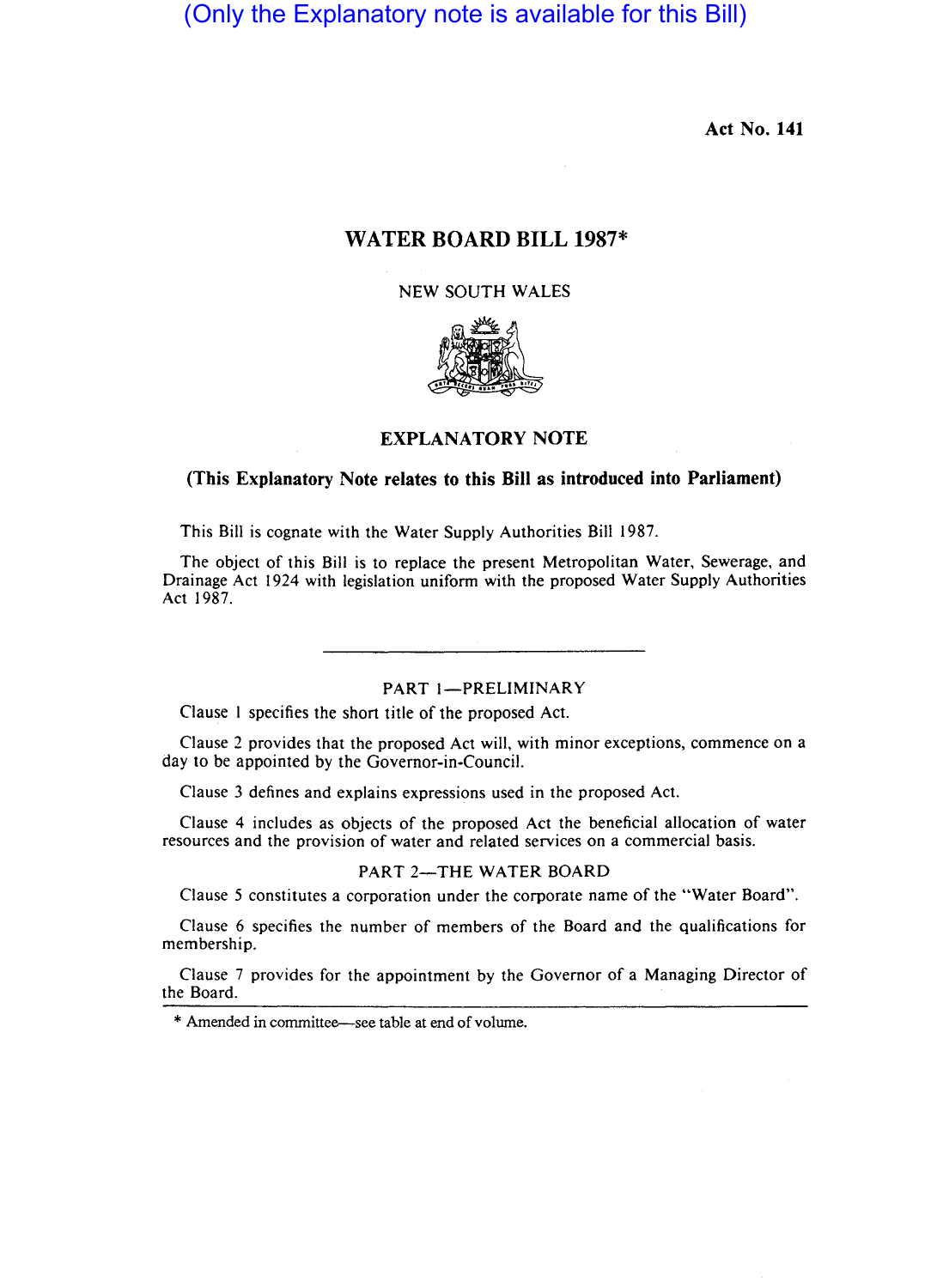Clause 8 provides for the appointment by the Governor of a Deputy Managing Director of the Board.

Clause 9 enables the Board to employ such persons as are necessary to enable it to exercise its functions.

### PART 3-FUNCTIONS OF THE BOARD

# DIVISION *I-General*

Clause 10 brings the Board under the direction and control of the Minister and provides for the proposed Act to prevail if a function under it is inconsistent with a function under another Act.

Clause II enables the Board to exercise a function on behalf of the Water Adminstration Ministerial Corporation.

Clause 12 confers the general powers of the Board in relation to such matters as the management of water resources. the provision of water. sewerage and drainage services. the construction of works and things incidental to its objects.

Clause 13 provides for the area of operations of the Board to be prescribed by regulation. Such a regulation would indicate whether all, or only some. functions under the Act would be exercised by the Board in the specified area.

Clause 14 enables the Board. with the consent of the Minister. to exercise a particular function at the request of another Water Supply Authority.

Clause 15 provides a general power for the Board to enter on land in order to exercise its functions. In exercising functions on the land entered, the Board is required to do as little damage as possible and to compensate for any damage caused.

Clause 16 confers on the Board a limited power of entry for special purposes such as locating pipes or sewers and checking on misuse or waste of water. It also provides for the rectification of defective or improper work.

Clause 17 relates to the power of the Board to break the surface of a public road subject to conditions such as restoration and removal of rubbish.

Clause 18 specifies the procedure to be adopted by the Board desiring to alter the position of anything in or under a public road that does not belong to the Board and is used as a conduit for a substance (gas). energy (electric power) or signals (telephone).

Clause 19 enables the Board to demolish and remove a structure placed by another person in such a manner as to interfere with a work of the Board.

Clause 20 relates to the power of the Board to dig up ground in order to find a source of pollution of its water supply.

Clause 21 enables the Governor to declare an area of land (for example, a catchment area) as a special area.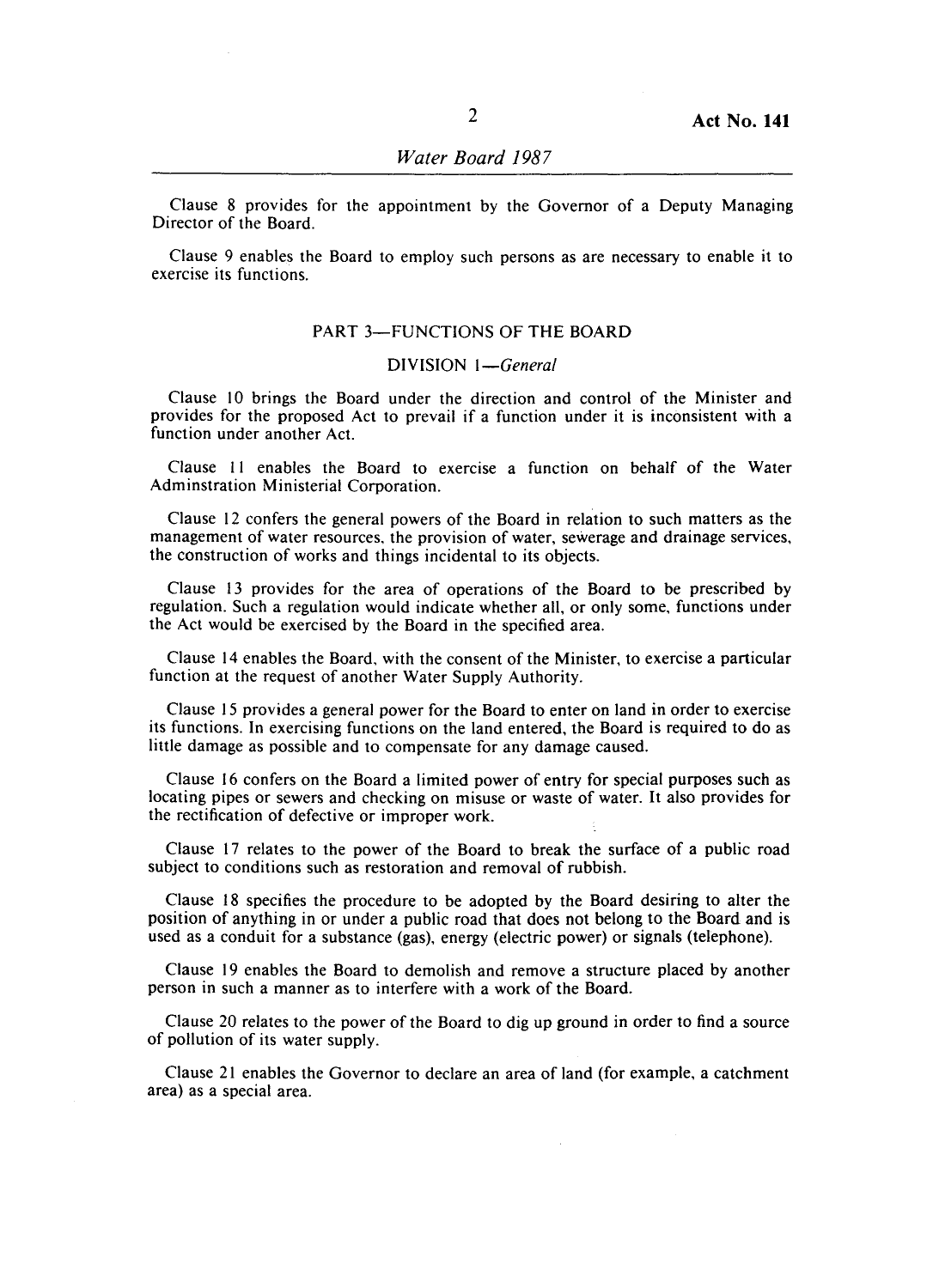Clause 22 enables the Board to supervise any action proposed to be taken under the Crown Lands Consolidation Act 1913 in relation to a special area. It also gives the Board in relation to a special area the same powers as a trustee of a public reserve under that Act.

Clause 23 requires notice to be given to the Board, and enables the Board to make representations, if powers are to be exercised by the Governor, a Minister or a statutory body in a special area.

#### DIVISION *2-Construction of works for developers*

Clause 24 defines certain expressions used in Division 2.

Clause 25 authorises the Board to enter into an agreement to construct works at the expense of an owner of land.

Clause 26 enables a developer to apply for a certificate that a proposed development complies with Division 2.

Clause 27 provides for the conditions on which a person with an approval to which the proposed Division applies may obtain from the Board a certificate as to compliance with the requirements of that Division in relation to the approval.

# PART 4-FINANCE

#### DIVISION *I-Revenue*

Clause 28 enables the Governor, by order published in the Gazette, to declare that a specified area is a development area and enables the Minister, by an order so published, to declare-

- (a) that a specified period of 12 months is a charging year for the Board;
- (b) that land described in the order is a drainage area, a flood plain or a river management area; or
- (c) that a specified industry is a special industry for the purposes of the proposed Act.

Clause 29 imposes on a landowner a liability to pay service charges upon a water main or sewer main becoming available.

Clause 30 authorises the Board to levy the various service charges applicable to land within its area of operations.

Clause 31 specifies the different classes of land in relation to which the different classes of service charges may be levied.

Clause 32 enables the regulations to provide for the factors in relation to which the Board may classify land for the purpose of levying service charges.

Clause 33 enables the regulations to provide for the basis on which the Board may levy service charges.

Clause 34 requires the Board to make a determination for a charging year of-

(a) the amount of money to be raised by means of the levying of service charges;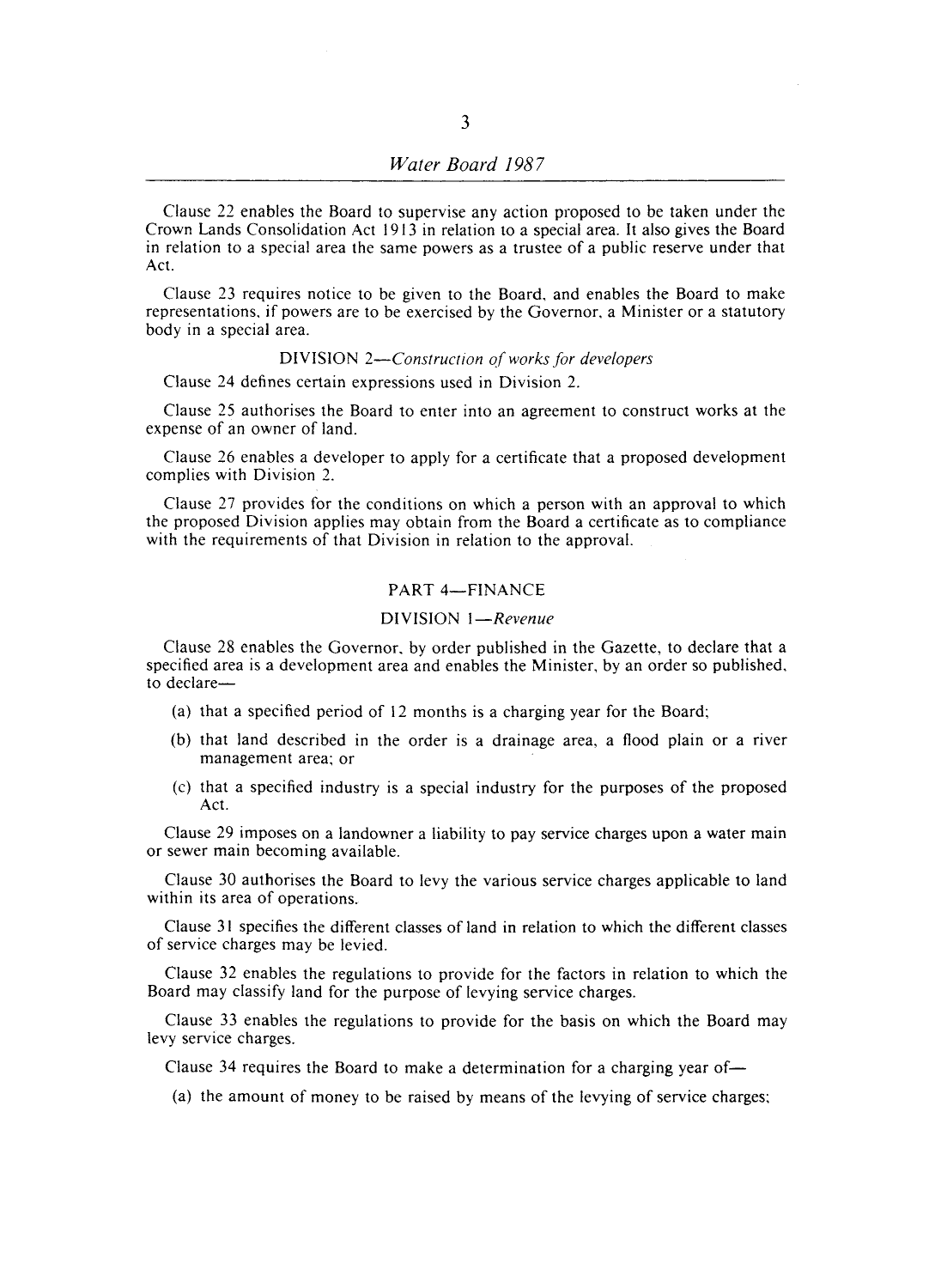- (b) the factors according to which land is to be classified for levying service charges;
- (c) the basis on which service charges are to be levied; and
- (d) the rate at which service charges are to be levied on, or the maximum or minimum service charges that are to be applicable to, land within its area.

Clause 35 imposes a duty on the Board to assess service charges after making a determination referred to in clause 34.

Clause 36 provides for a reassessment of service charges on a change of land value.

Clause 37 provides that a service charge is a charge on the land on which it has been levied.

Clause 38 provides for the charging of interest on overdue payments.

### DIVISION *2-Miscellaneous*

Clause 39 enables money owing to the Board to be recovered as a debt due to the Board.

Clause 40 adopts in relation to unpaid service charges the provisions of the Local Government Act 1919 that relate to the sale of land for unpaid rates.

Clause 41 requires the Board, on application, to certify whether service charges for particular land have been paid and, if not, the amount owing.

Clause 42 enables a person authorised by the Board to obtain information from the records of a city, municipality or shire.

#### PART 5-OFFENCES

Clause 43 creates offences relating to the illegal use or diversion of water.

Clause 44 penalises wilful or negligent damage to works of the Board.

Clause 45 penalises obstruction of the Board in the exercise of its functions.

Clause 46 prohibits the obstruction of works of the Board.

Clause 47 prohibits the opening of ground to expose a pipe or other work of the Board without lawful excuse or without giving at least 2 days' notice.

Clause 48 limits the work of connection to the pipes, sewers or drains of the Board to a person who holds the appropriate licence under the Plumbers, Gasfitters and Drainers Act 1979 or a person supervised by a licensee.

Clause 49 provides that prosecution or conviction for an offence against the proposed Act does not limit other rights of the Board in respect of such matters as damages and expenses incurred because of the offence.

Clause 50 provides for certain persons involved in an offence against the proposed Act to be equally guilty with the principal offender.

Clause 51 introduces the system of penalty notices for offences against the proposed Act.